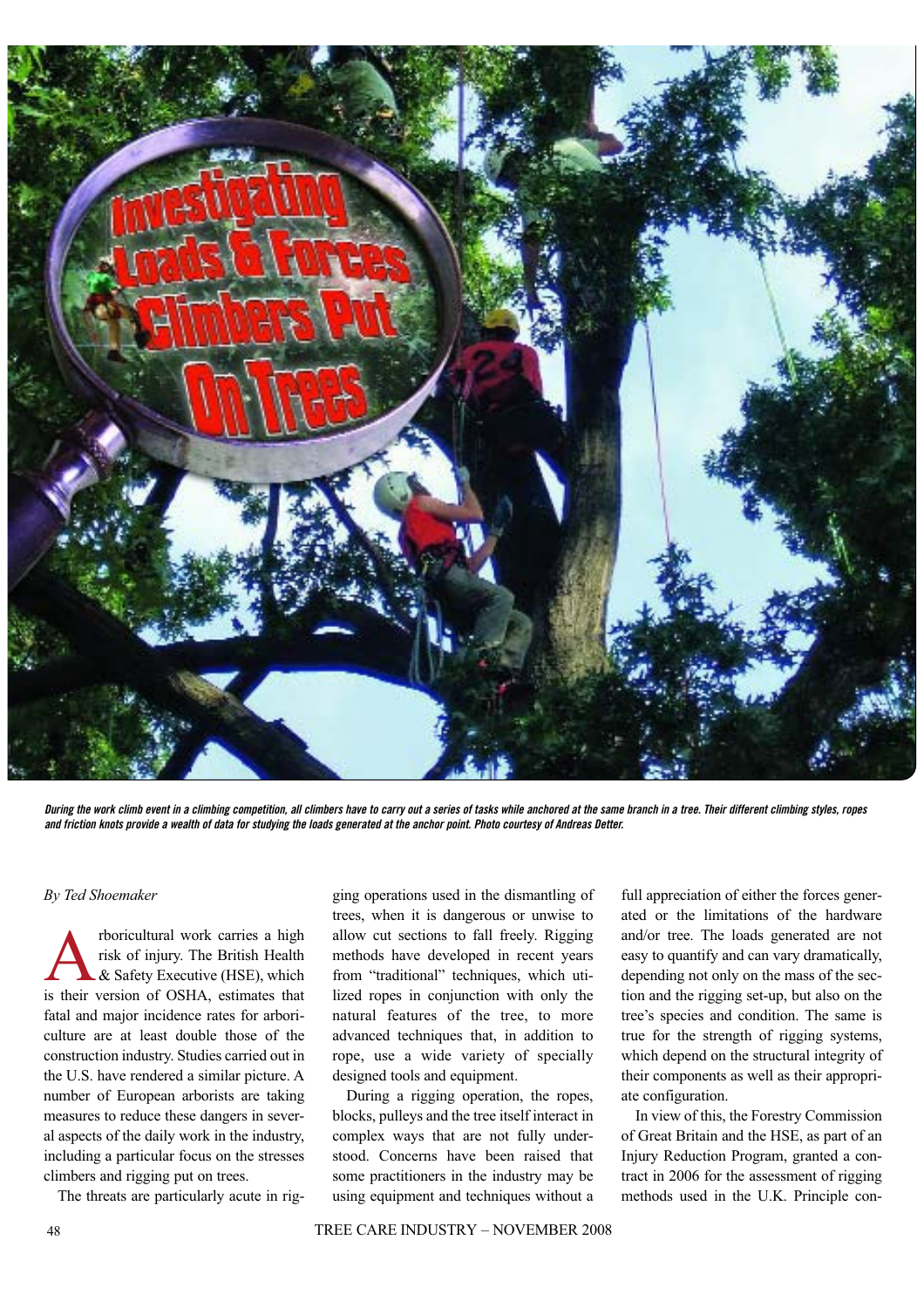tracting firms were Treevolution Ltd of the UK and Brudi & Partner TreeConsult in Germany, but they were supported throughout all work phases by Chris Cowell from Treemagineers, (an association of working arborists based in Scotland that strives to develop techniques, safety practices and, occasionally, products for tree care operations) and Paul Howard from ArBO, a German tree care company.

The rigging research comprised a review of available literature and both laboratory and field tests to collect information on a number of issues related to carrying out a safe rigging operation, such as the strength of branches used as temporary anchor points in trees. Because of the scarcity of information available when the study started, winching tests were performed on standing trees. Branches and limbs up to 12 inches in diameter were loaded to fracture. Various mechanical properties were determined by analyzing the data generated.

Financing provided by the TREE Fund helped to extend the scope of this study, making additional tests in the laboratory possible, according to Andreas Detter, principal with Brudi & Partner TreeConsult. "Several other researchers are currently looking into this matter, and it seems that our knowledge of natural anchor points will be much more extensive in the near future," says Detter.

The researchers also recommended procedures for visually inspecting a tree for possible dangers, and for an estimation of the weight of sections to be cut. There were also evaluations of previous data on the weakening of rope because of knots made when it is attached to logs or stems. This data had been acquired in a joint project by Samson and ArborMaster. In that context, they also recommended that rigging systems be designed so that the rope is the weakest link.

"In the case of failure of an item of equipment other than the rope, the rope could turn any failed hardware component into a deadly projectile. That is not to say that the recoil of a failed rope is without risk, but it may well be the lesser of two evils," state the authors of the rigging research in their final report (soon available at www.hse.gov.uk and www.tree-consult.org).

Arborist safety is a matter of primary



**Chris Cowell with the TreeQinetic® forcemeter, positioned at the anchor point during the ITCC work climb event in Saint Louis. Photo courtesy of Andreas Detter.**

concern to Detter, who participated in the British study. In a subsequent study, Detter



**An example of a climbing system where two sides of the system are separated. Photo courtesy of Chris Cowell.**

investigated the strength of used rigging ropes. Arborists usually attempt to determine whether a rope's strength is compromised by visually inspecting ropes for signs of defects. Yet, when comparing the results of such inspections to the actual strength lost by 20 used rigging ropes, no reliable correlation between the state of the rope and strength could be found. It seems that an appropriate estimate of strength is possible only through keeping track of the load history. That is why it is important to incorporate sufficient safety factors and discard ropes that were exposed to excessive forces, especially shock loading.

Along with Chris Cowell of the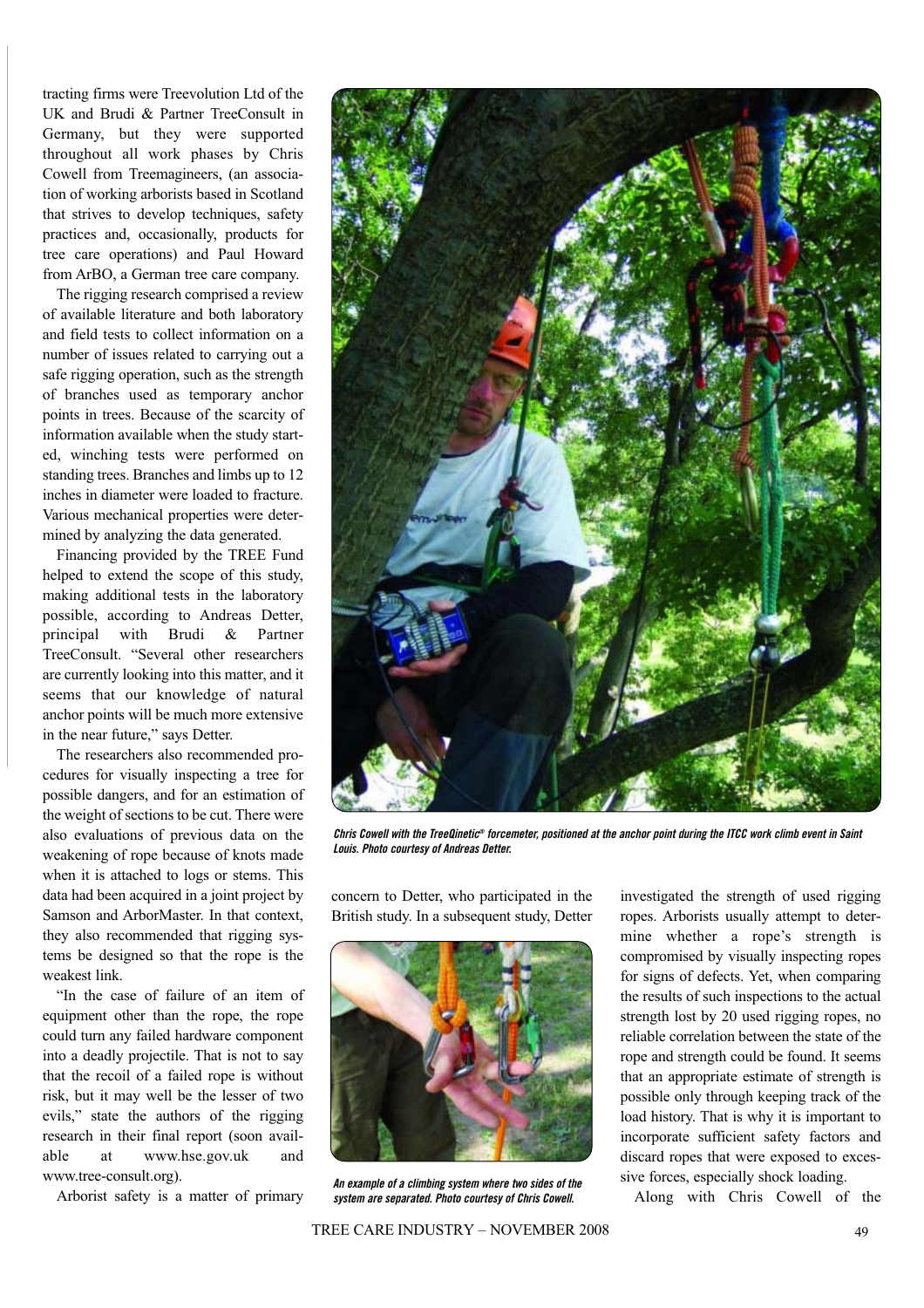

**From left, Chris Cowell, Lothar Göcke and Andreas Detter. Göcke and Detter are holding the load cell/ forcemeter used to measure anchor loads. Photo courtesy of Melissa Duffy.**



**An example of a climbing system with a single point of attachment to the harness. Photo courtesy of Chris Cowell.**

Treemagineers, Detter also took advantage of the recent International Tree Climbing Championship at St. Louis to make a study of climbing forces exerted by climbers on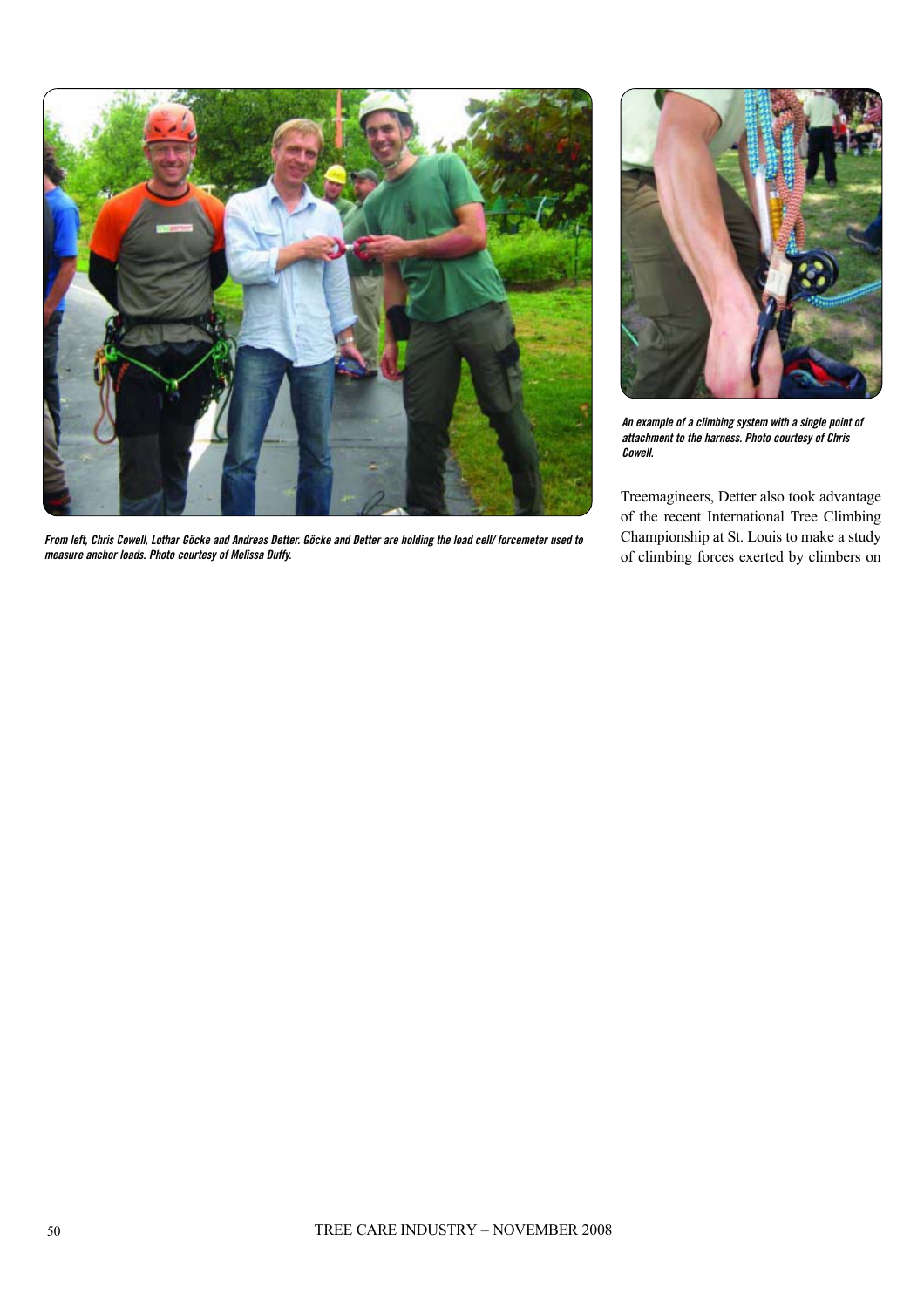anchor points in trees.

"The setting was ideal. The 50 climbers from different continents, all of whom volunteered to have their climb monitored, created a wealth of data based on a variety of different climbing styles, ropes and friction knots. And all the action was confined to a single tree," says Cowell.

They were supported by Lothar Göcke of Argus Electronics, Germany, who provided all the instrumentation and operated it. They used 1) a load cell (forcemeter) to constantly measure the forces borne at the climbing anchor point, and 2) a high resolution strain gauge (elastometer) to measure deformation in the marginal fibers of the branch serving as the main anchor point. Both instruments transmitted their data to the ground by radio.

Also, Ted McLaughlin of McLaughlin Tree Service of Memphis, Tennessee, used a digital camcorder to record climber actions that led to loads and the tree's reaction to them. All climbers were also

## **An investigative record**

Chris Cowell and his colleague from Treemagineers, Mark Bridge, already have an impressive history of investigating topics related to arborist safety. They played a major part in the rigging research, and made several investigations on safety issues. In a recent study, they looked at the strength of carabiners when loaded in two suboptimal configurations: 1) girth hitched around a branch or stem for work positioning, and 2) multiple or wide attachments within the top of a carabiner (see illustration).

While these configurations are not approved (and sometimes specifically prohibited) by manufacturers, some climbing arborists use equipment in



**An example of multi-point wide loading of a carabiner.** *(Continued on page 53)* **Photo courtesy of Chris Cowell.**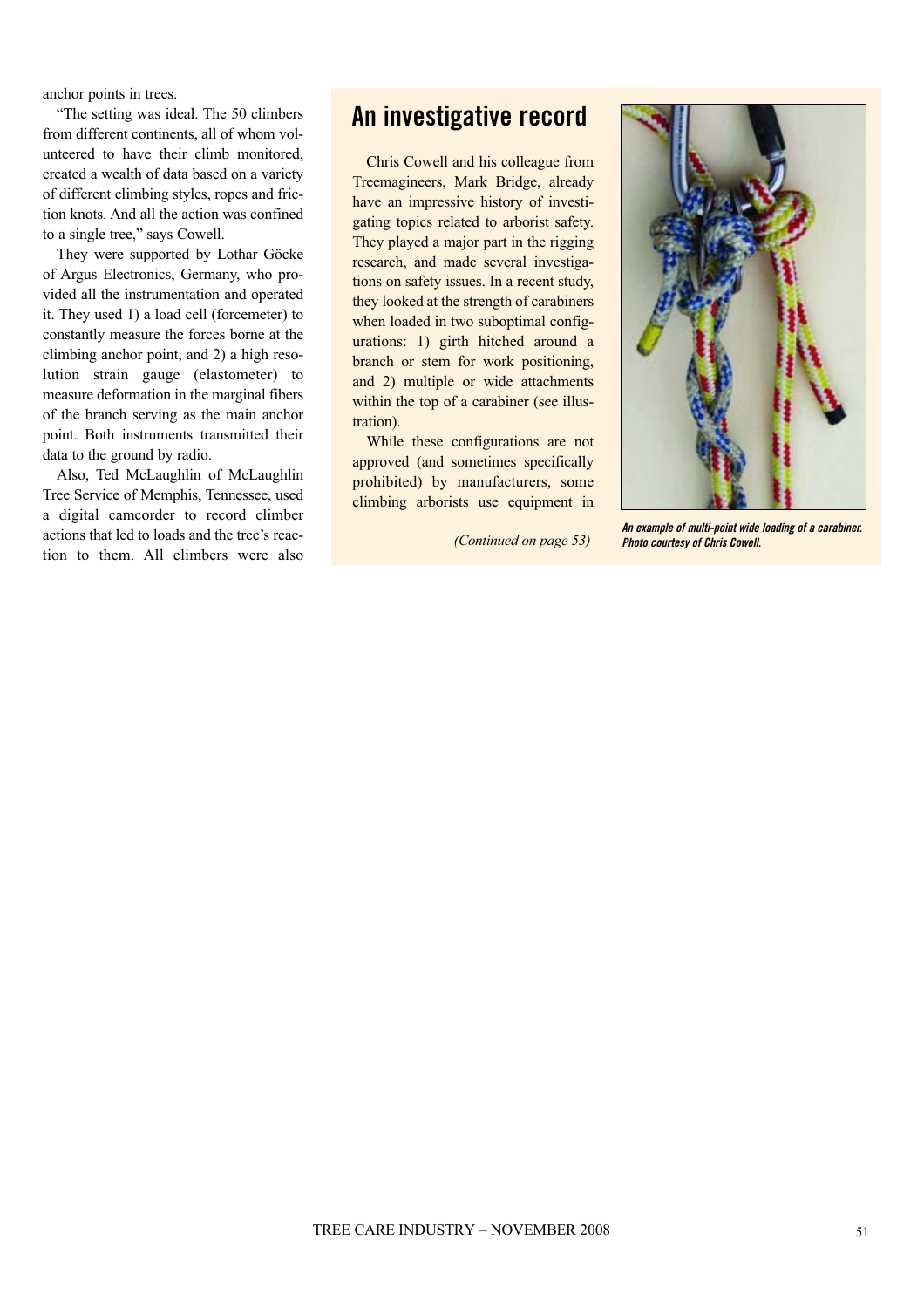weighed while they were still wearing their gear in order to compare masses and correlate them to the forces exerted. The data collection was sponsored by TCIA members Dwayne Neustaeter of Arboriculture Canada Training & Education, Ltd. and Scott Prophet of North American Training Solutions.

"We monitored the loads that 50 climbers, male and female, generated at the

anchor point during the work climb event," says Detter. "The results seemed reassuring to us: Only in very few cases, more than 1.6 kN was recorded, equal to about 160 kg mass (350 pounds) – that's about the weight of two average persons. Many climbers hardly put more force on the anchor point than their own body weight: the peak force for one female climber exceeded her body's weight by as little as



**The TreeQinetic® strainmeter used to record a branch's reaction when used as an anchor point. Photo courtesy of Andreas Detter.**

16 percent; one male competitor added only 25 percent to his weight. Great peaks occurred when climbers suddenly stopped in the course of a jump or traverse, or as someone occasionally slipped off a wet branch. Those are scenarios Chris and I would like to study in more detail."

Detter and Cowell are now seeking funding for the evaluation of the St. Louis study. This should 1) enable a comparison of the information already available on the strength of branches to the typical loads in standard climbing situations; and 2) determine peak loads generated from particular climbing actions. This information can result in recommendations for greater arborist safety and may pave the way for future studies, especially with regard to forces generated from fall/slip scenarios in a tree.

*Ted Shoemaker is a freelance writer living in Germany.* 糸